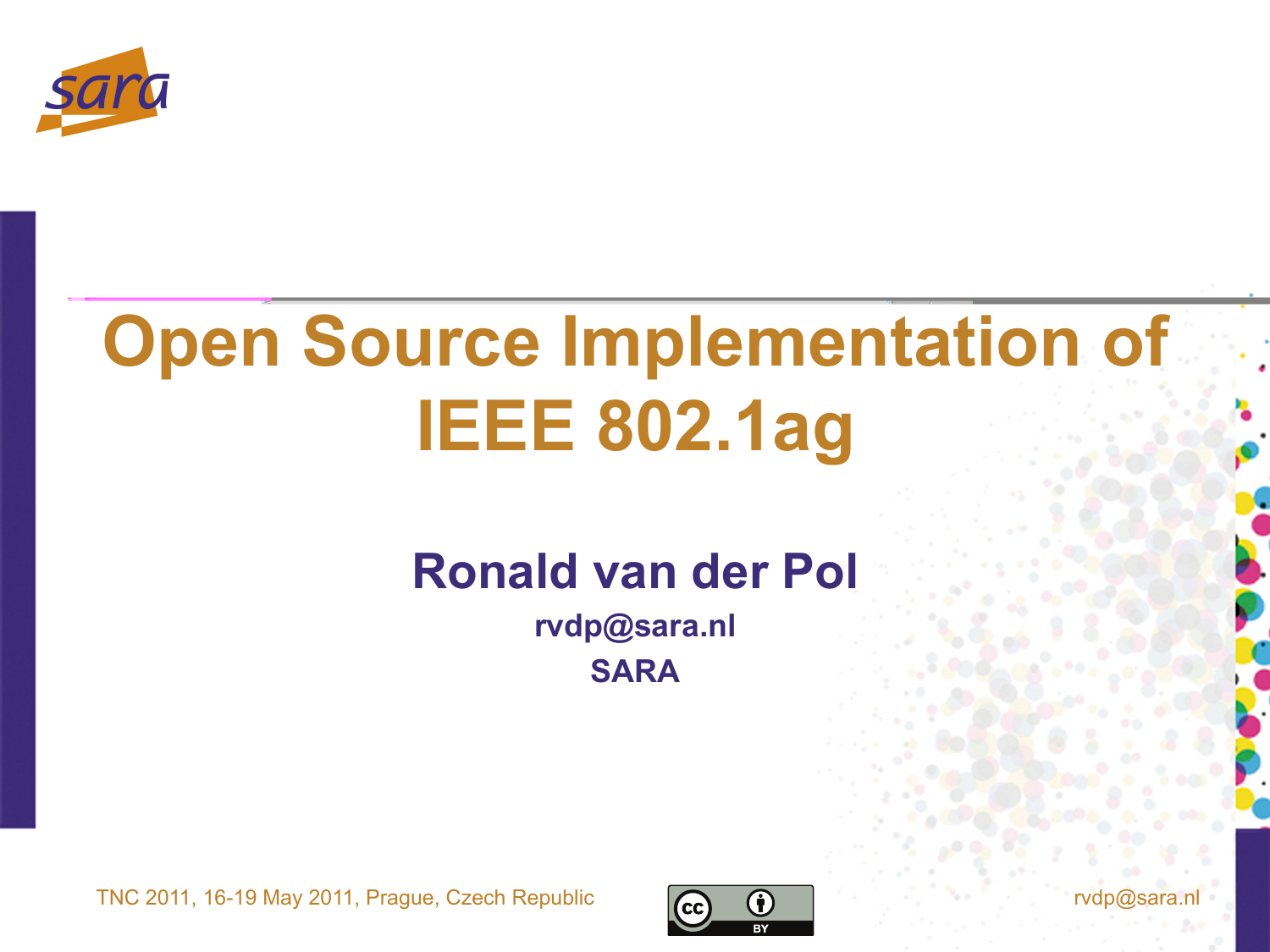

- **Continuity Check (CC)** 
	- **Detect loss of connectivity** 
		- **Periodic hello messages from MEPs**
	- **Processed by MEPs**
	- **CC frames sent to multicast group, no replies are sent**
- **Loopback Message/Reply (LBM/LBR)** 
	- **Check for reachability**
	- **Sent manually from MEPs via CLI**
	- **Processed by MIPs/MEPs**
	- **Unicast request, unicast reply**
- **Link Trace Message/Reply (LTM/LTR)** 
	- **Path information**
	- **Sent manually from MEPs via CLI**
	- **Processed by MIPs/MEPs in path**
	- **Multicast request including TTL, unicast replies**

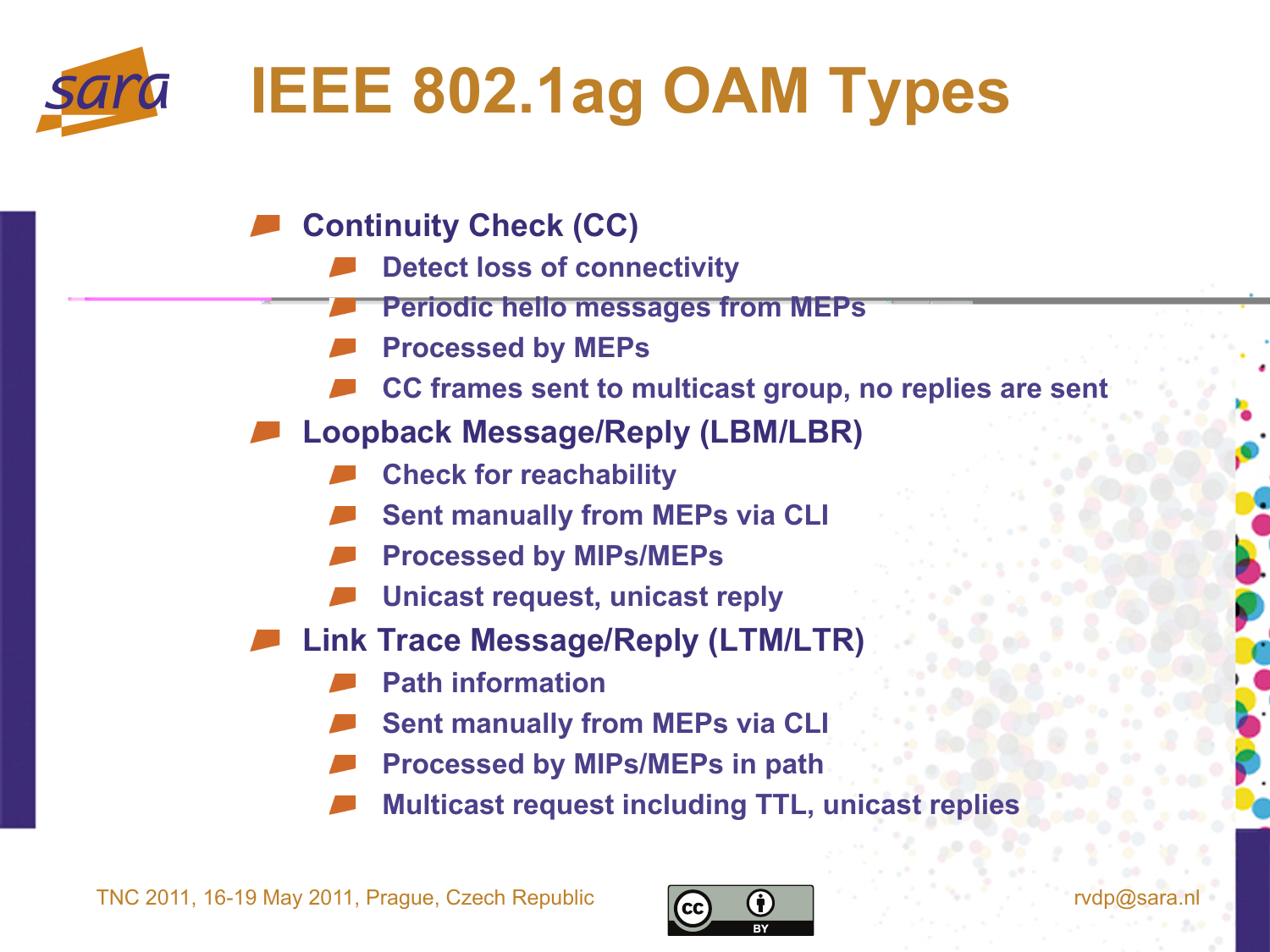



TNC 2011, 16-19 May 2011, Prague, Czech Republic  $\overline{cc}$   $\overline{c}$   $\overline{d}$   $\overline{d}$  rvdp@sara.nl

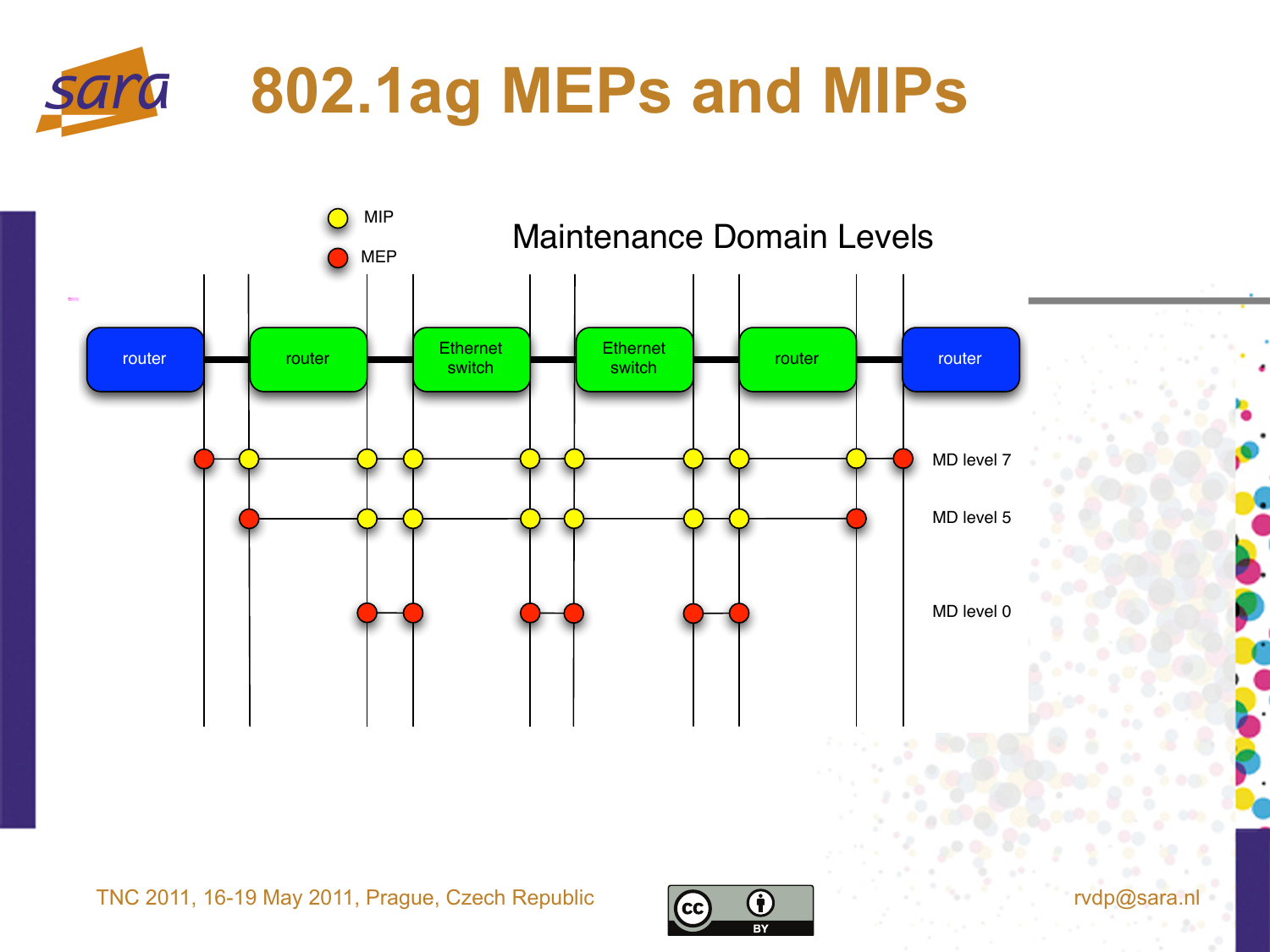

### **What are the** *dot1ag-utils***?**

- **Open Source implementation of IEEE 802.1ag**
- **New BSD License**
- **Supported on Arista, FreeBSD, Linux and MacOSX**
- **User space implementation**
- **Work In Progress**
- **Powerful debugging tool for Ethernet based lightpaths, VPNs, etc.**
- **Ping to Ethernet MAC addresses of routers and switches**
- **You only need a server and install the software on it**



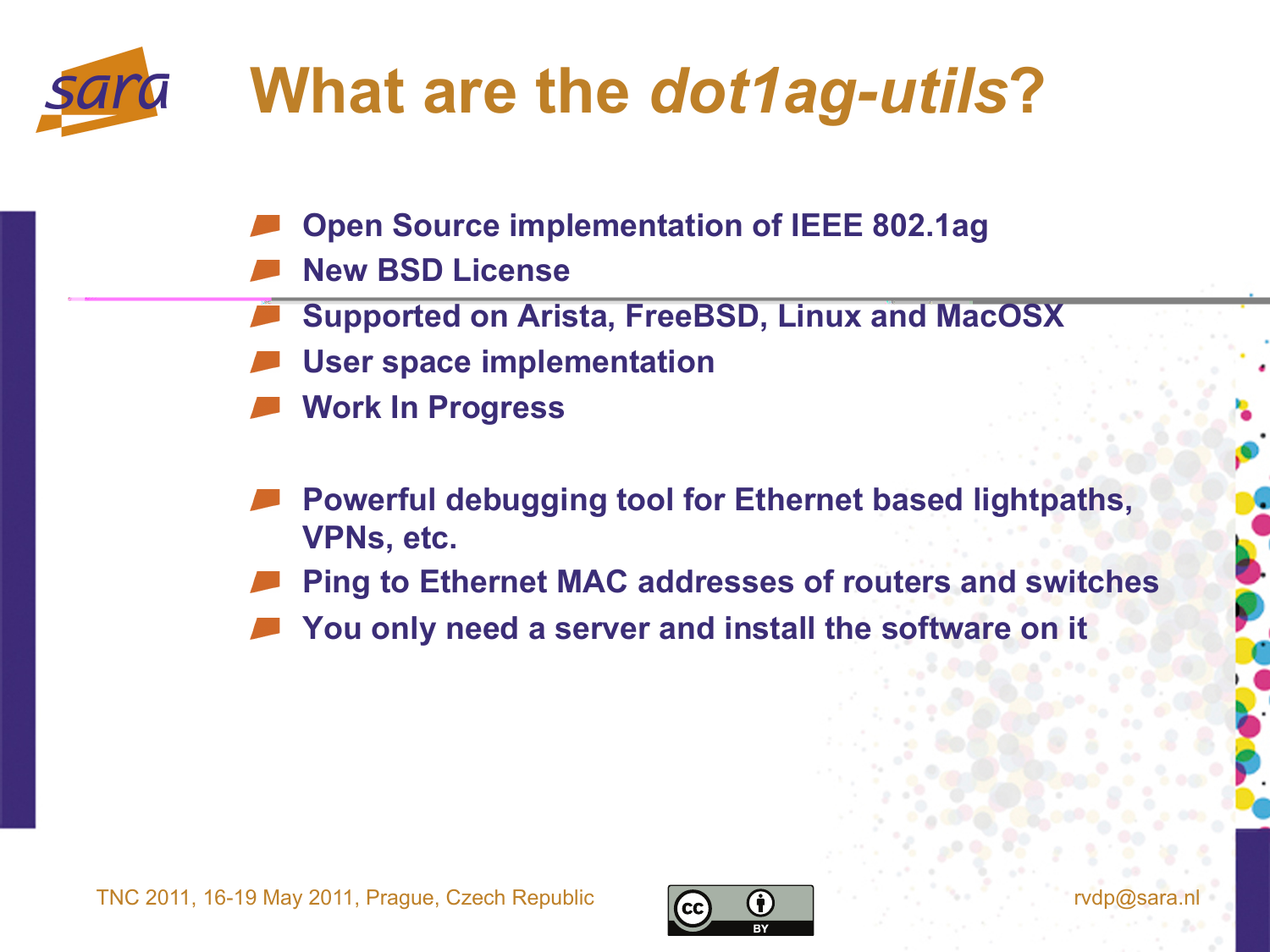

**1.0.0-ALPHA2 available since May 13 2011, looking for:** 

- **Code reviewers** 
	- **Alpha testers with FreeBSD, Linux or MacOSX servers**
- **Alpha testers with 802.1ag routers and switches**
- **Beta release May/June 2011** 
	- **Looking for broader test community**
- **First release in Summer 2011**



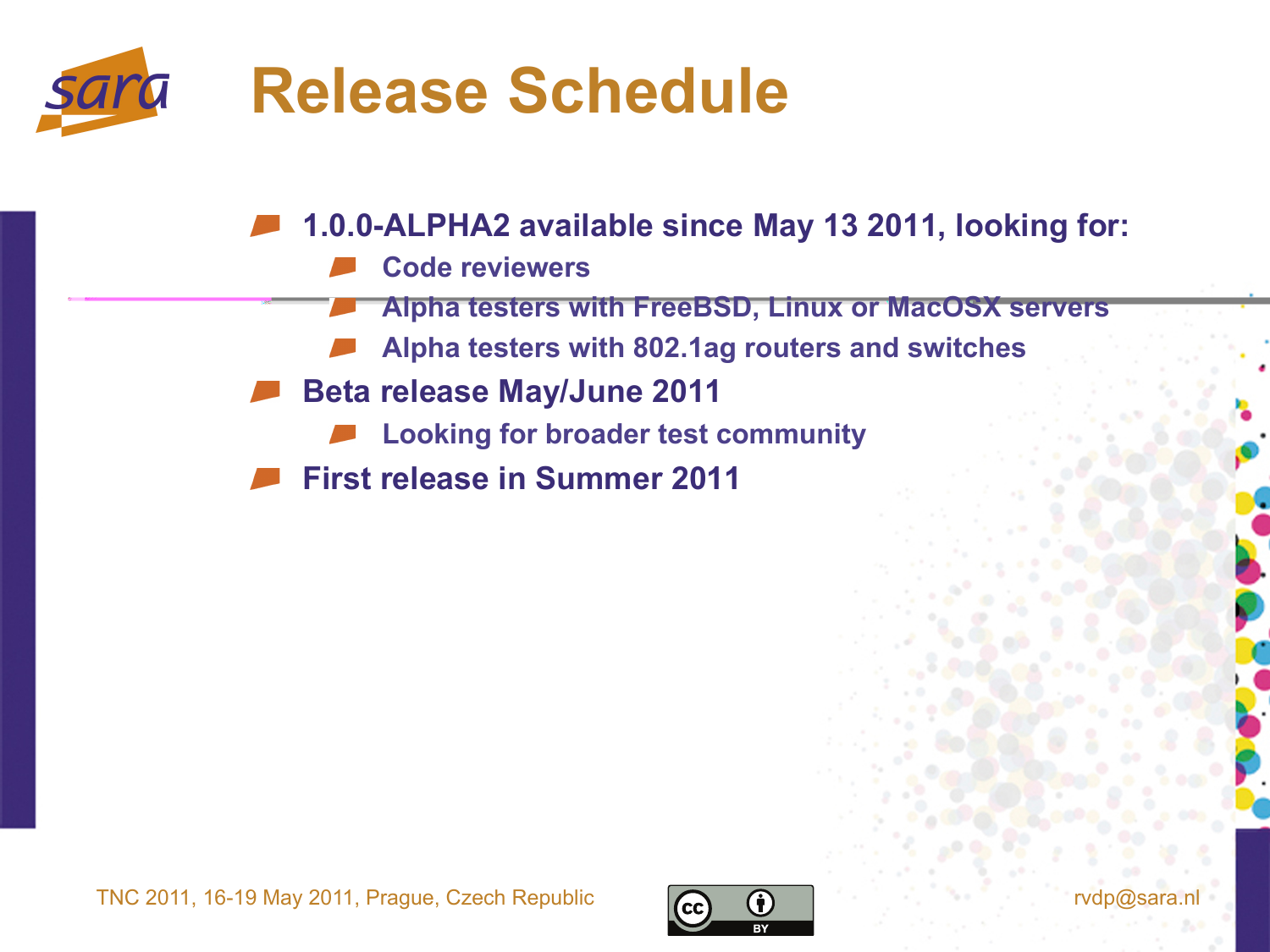



root@donder:~# l2ping -i eth5 -v 123 -l 7 -c 10 00:1b:c0:97:38:c6 CFM LBM to 00:1b:c0:97:38:c6

60 bytes from 00:1b:c0:97:38:c6, sequence 477635892, 0.839 ms 60 bytes from 00:1b:c0:97:38:c6, sequence 477635893, 0.872 ms 60 bytes from 00:1b:c0:97:38:c6, sequence 477635894, 0.817 ms 60 bytes from 00:1b:c0:97:38:c6, sequence 477635895, 0.829 ms 60 bytes from 00:1b:c0:97:38:c6, sequence 477635896, 0.851 ms 60 bytes from 00:1b:c0:97:38:c6, sequence 477635897, 0.718 ms 60 bytes from 00:1b:c0:97:38:c6, sequence 477635898, 0.713 ms 60 bytes from 00:1b:c0:97:38:c6, sequence 477635899, 0.917 ms 60 bytes from 00:1b:c0:97:38:c6, sequence 477635900, 0.731 ms 60 bytes from 00:1b:c0:97:38:c6, sequence 477635901, 0.713 ms root@donder:~#

TNC 2011, 16-19 May 2011, Prague, Czech Republic  $\bigcap_{n=1}^{\infty}$   $\bigcap_{n=1}^{\infty}$  rvdp@sara

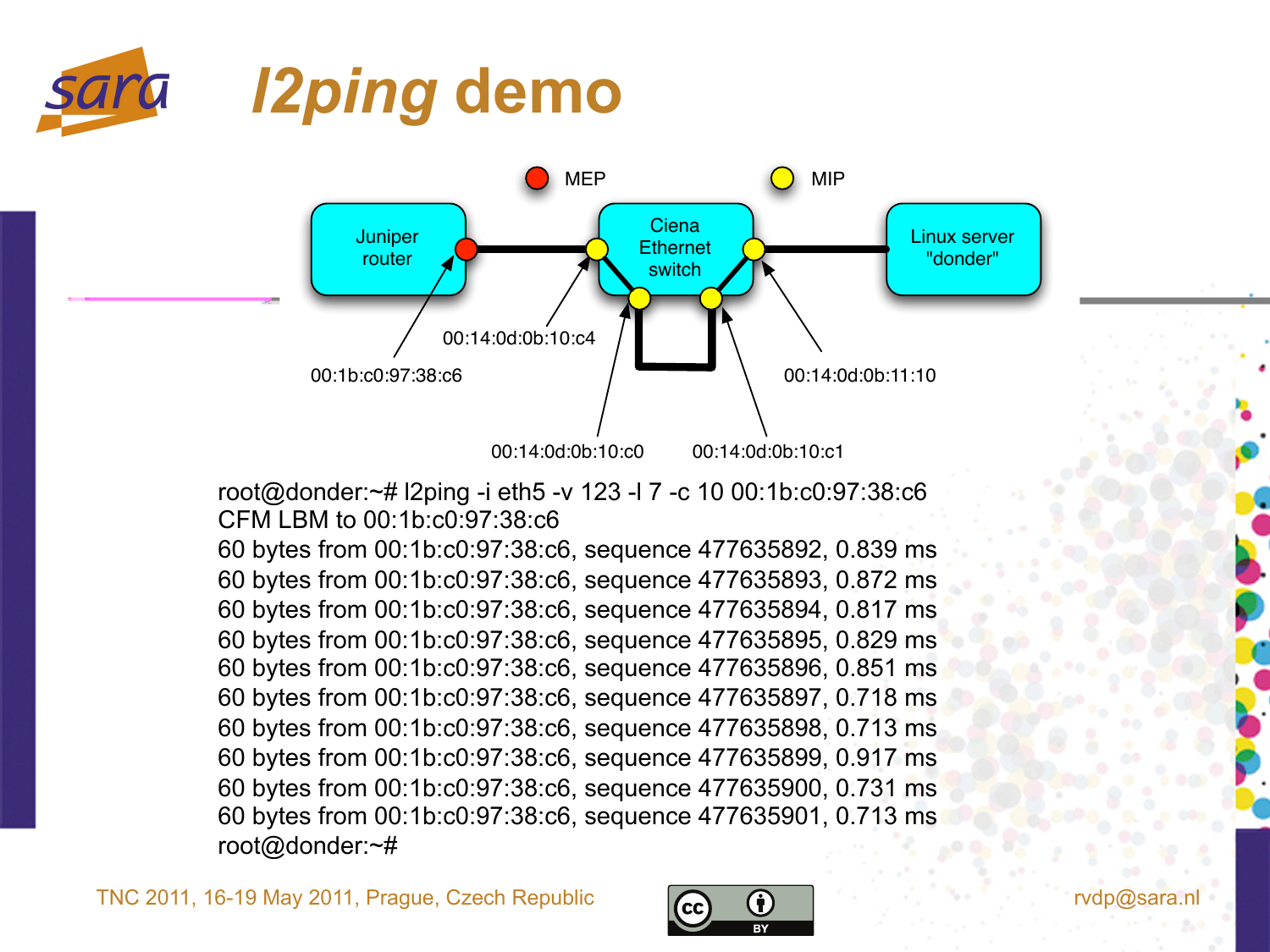



root@donder:~# l2trace -i eth5 -v 123 -l 7 00:1b:c0:97:38:c6 Sending CFM LTM probe to 00:1b:c0:97:38:c6

ttl 1: LTM with id 1784875395

reply from 00:14:0d:0b:10:c1, id=1784875395, ttl=0, RlyFDB ttl 2: LTM with id 1784875396

reply from 00:14:0d:0b:10:c4, id=1784875396, ttl=0, RlyFDB reply from 00:14:0d:0b:10:c1, id=1784875396, ttl=1, RlyFDB ttl 3: LTM with id 1784875397

reply from 00:14:0d:0b:10:c4, id=1784875397, ttl=1, RlyFDB reply from 00:14:0d:0b:10:c1, id=1784875397, ttl=2, RlyFDB reply from 00:1b:c0:97:38:c6, id=1784875397, ttl=0, RlyHit root@donder:~#

TNC 2011, 16-19 May 2011, Prague, Czech Republic  $\bigcap_{n=1}^{\infty}$   $\bigcap_{n=1}^{\infty}$  rvdp@sa

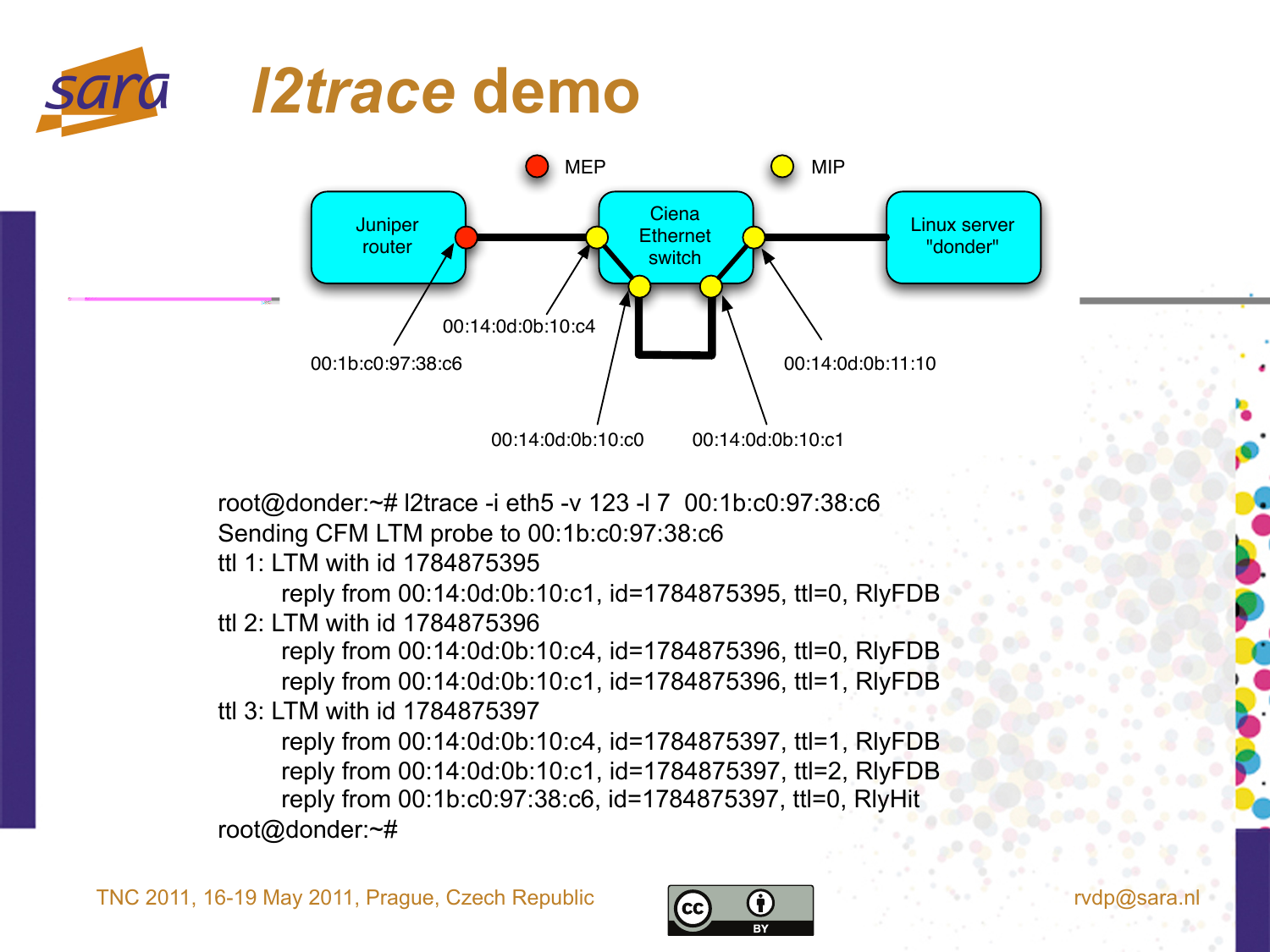## *l2ping* **from Juniper to Arista**



--- JUNOS 10.3I built 2011-04-05 18:23:14 UTC rvdp@re0-ed> ...ntenance-association test 00:1C:73:08:11:84 PING to 00:1c:73:08:11:84, Interface ge-0/3/9.123 64 bytes from 00:1c:73:08:11:84: lbm\_seq=81 64 bytes from 00:1c:73:08:11:84: lbm\_seq=82 64 bytes from 00:1c:73:08:11:84: lbm\_seq=83 64 bytes from 00:1c:73:08:11:84: lbm\_seq=84 --- ping statistics ---

4 packets transmitted, 4 packets received, 0% packet loss

rvdp@re0-ed>

TNC 2011, 16-19 May 2011, Prague, Czech Republic

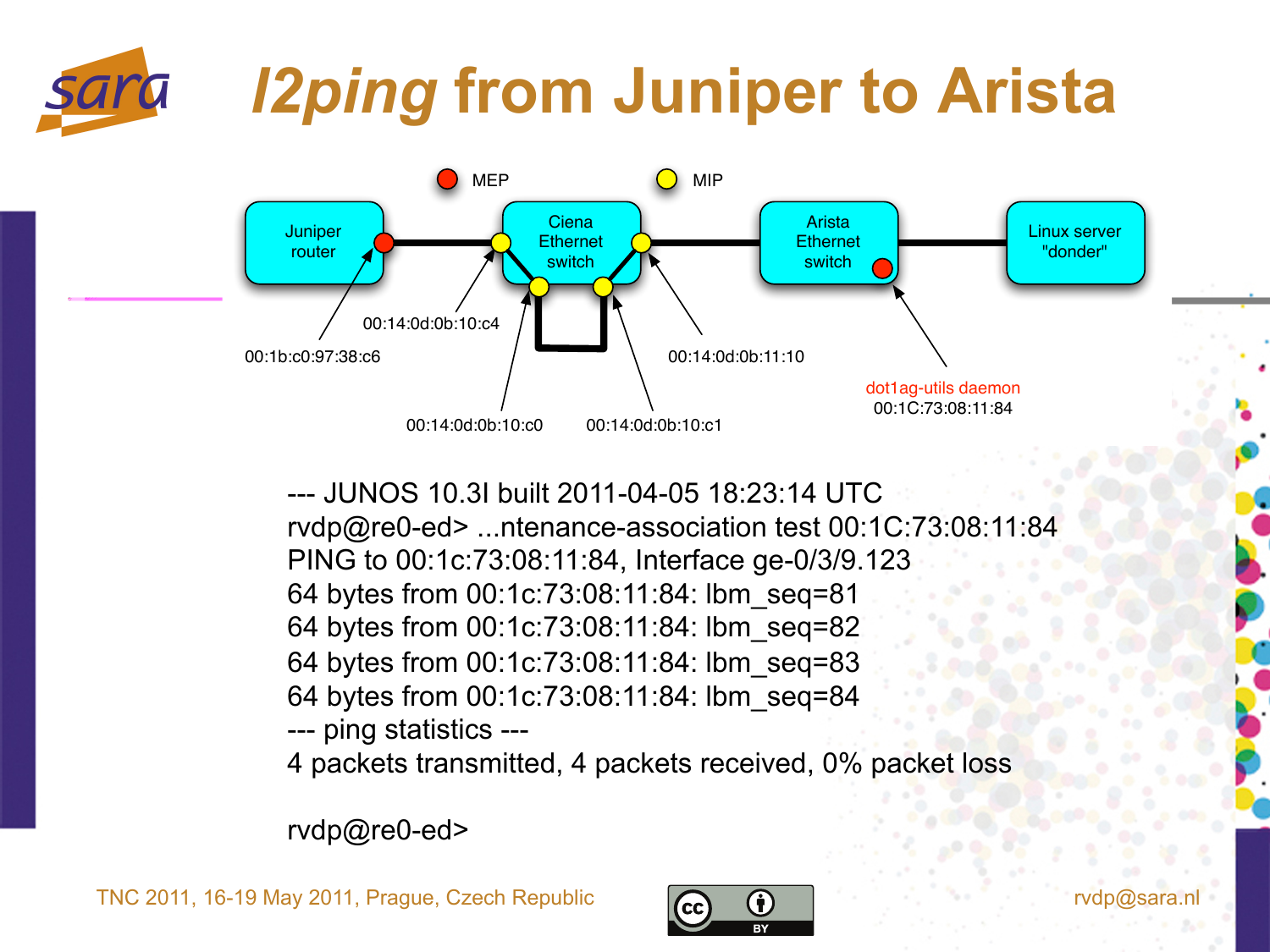# *l2ping* **Amsterdam to Chicago**



donder# l2ping -i eth5 -v 400 -l 7 00:1c:73:08:09:80 Sending CFM LBM to 00:1c:73:08:09:80 60 bytes from 00:1c:73:08:09:80, sequence 1114864898, 103.453 ms 60 bytes from 00:1c:73:08:09:80, sequence 1114864899, 103.432 ms 60 bytes from 00:1c:73:08:09:80, sequence 1114864900, 103.439 ms 60 bytes from 00:1c:73:08:09:80, sequence 1114864901, 103.455 ms 60 bytes from 00:1c:73:08:09:80, sequence 1114864902, 103.455 ms #